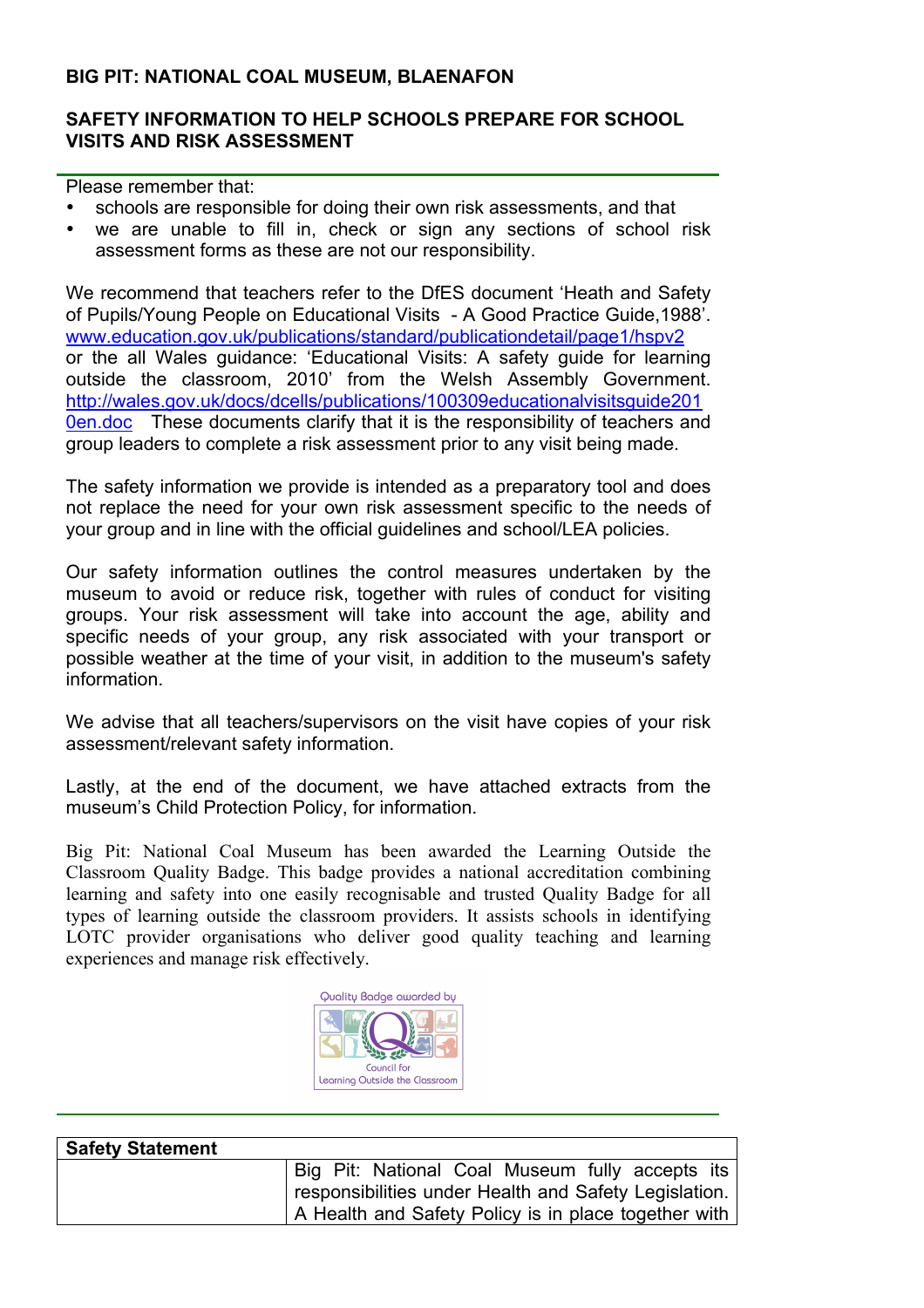| written risk assessments undertaken in respect of<br>our legal duties relating to persons other than<br>employees (i.e. visitors) coming onto our site and<br>using our facilities.                                                                                                  |
|--------------------------------------------------------------------------------------------------------------------------------------------------------------------------------------------------------------------------------------------------------------------------------------|
| Please be assured that the health and safety of<br>visitors whilst on site is of our utmost concern. We<br>have worked closely with the local authority<br>regarding health and safety matters and want to<br>ensure that your visit is a fun, enjoyable and<br>learning experience. |
| We operate a policy for staff recruitment, training<br>and assessment which ensures that all staff with a<br>responsibility for the safety and welfare of visitors/<br>participants are qualified to undertake the duties<br>they are assigned.                                      |
| Teachers and other school staff are kindly requested<br>to work in partnership with the Museum by actively<br>supervising children within their care whilst on site.<br>Pupils remain the responsibility of the school during<br>the visit, including lunch time.                    |
| We strongly recommend that group leaders conduct<br>a preview visit in order to assess any potential risks<br>for your group.                                                                                                                                                        |

| <b>Background</b>                 |                                                                                                                                                                                                                                                                                                                                                                                                                                                                                                                                                                                                                                                                                                                                                                                                                                                                                                                                                                                                                                                |
|-----------------------------------|------------------------------------------------------------------------------------------------------------------------------------------------------------------------------------------------------------------------------------------------------------------------------------------------------------------------------------------------------------------------------------------------------------------------------------------------------------------------------------------------------------------------------------------------------------------------------------------------------------------------------------------------------------------------------------------------------------------------------------------------------------------------------------------------------------------------------------------------------------------------------------------------------------------------------------------------------------------------------------------------------------------------------------------------|
| Experience                        | Big Pit ceased production as a working colliery in<br>1980, and opened as a museum in 1983. The<br>venue has been open to the public for almost 30<br>years.                                                                                                                                                                                                                                                                                                                                                                                                                                                                                                                                                                                                                                                                                                                                                                                                                                                                                   |
| <b>Venue / Attraction Details</b> | Visitors can descend the 90 metres into the mine<br>and see where generations of Welsh miners<br>worked. The underground tour is guided by an ex-<br>miner and lasts around 50 minutes.<br>On the surface, visitors can see the Mining<br>Galleries, where a modern coalface is brought to life<br>with light and sound. This AV presentation begins<br>with a short film and lasts for 20 minutes.<br>The Pithead Baths have been restored to show<br>where each shift began and ended. The baths<br>building also contains exhibitions telling the stories<br>of those who worked within the mining industry, in<br>addition to displays of mining objects and tools, and<br>topics like geology and social life.<br>Visitors can also see the original colliery buildings<br>around the site, including the fan house, winding<br>engine house, blacksmith's forge and stables.<br>The Conservation Workshop is usually open to the<br>public from Monday to Friday, and gives visitors a<br>taste of what happens to museum objects behind |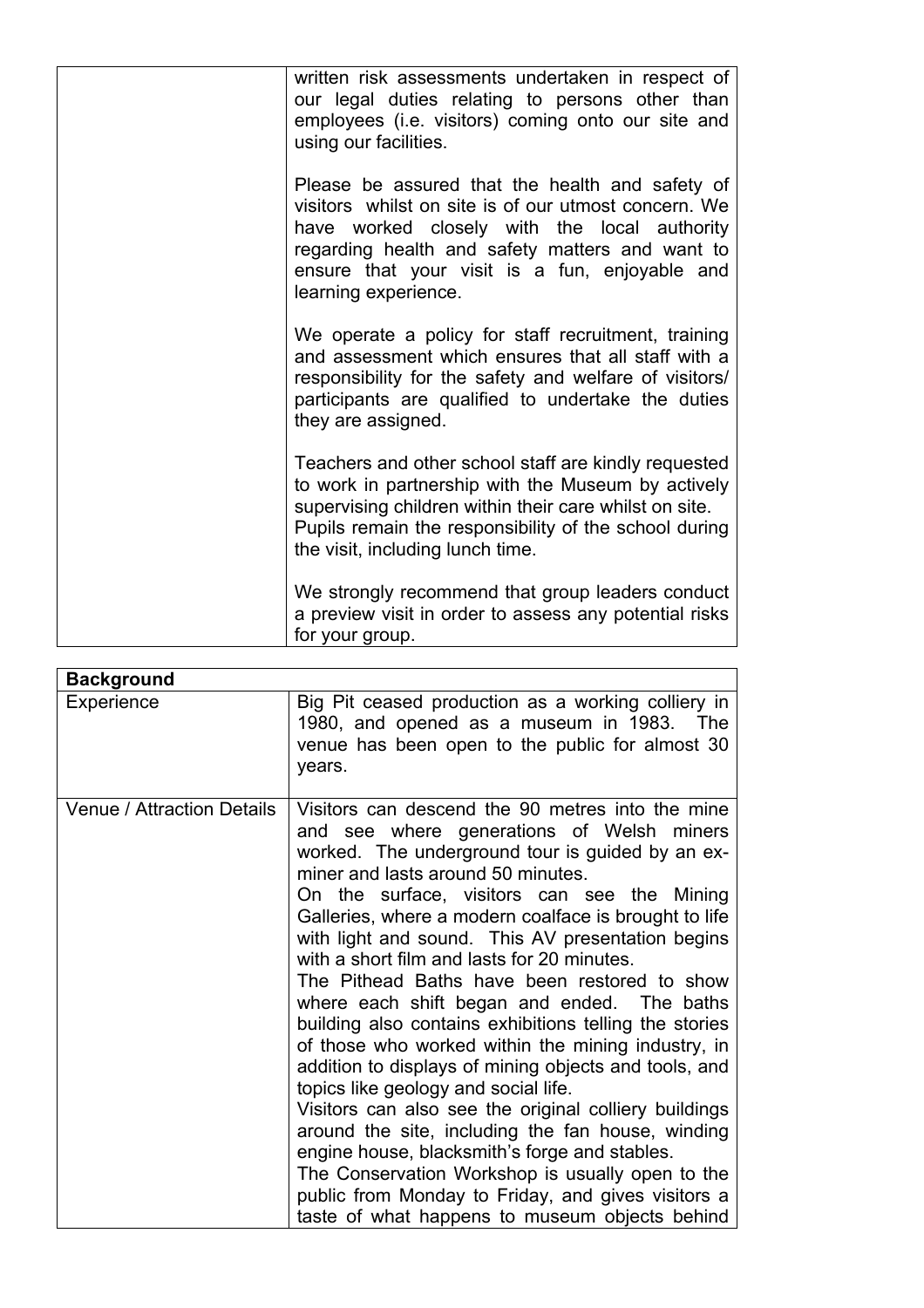|                            | the scenes.<br>A typical school visit lasts around 4 hours.                                                                                                                                                                                                                            |
|----------------------------|----------------------------------------------------------------------------------------------------------------------------------------------------------------------------------------------------------------------------------------------------------------------------------------|
| <b>Visitor Numbers</b>     | Annually we receive approximately 160,000 visitors.<br>More than 60,000 of these are part of formal<br>education groups.                                                                                                                                                               |
| <b>Contact Information</b> | To book a visit, discuss the details of your visit or<br>arrange a preview visit please ring 029 2057 3650.<br>The Learning Officer will answer any queries you<br>have about facilities and arrangements.                                                                             |
|                            | If after your visit you have any concerns or<br>experienced any problems regarding<br>the<br>management of the venue or safety and health of<br>members of your party, we would welcome the<br>opportunity to discuss these with you.<br>Contact the Learning Officer on 029 2057 3650 |

| <b>General Information</b>   |                                                                                                              |
|------------------------------|--------------------------------------------------------------------------------------------------------------|
| Animals /                    | Dogs are allowed on site, but not underground or in                                                          |
| Animals Fouling in Public    | any of the buildings or exhibition areas.                                                                    |
| <b>Access Areas</b>          | Assistance dogs accompanying visitors who are                                                                |
|                              | deaf or blind are most welcome, but cannot be taken                                                          |
|                              | underground.                                                                                                 |
|                              | Owners are expected to clean up after their dogs.                                                            |
| <b>Communication Systems</b> | All departments of the museum have access to two-                                                            |
|                              | way radio systems. There is a Direct Audio                                                                   |
|                              | Communication<br>system (DAC) which<br>allows                                                                |
|                              | communication<br>between<br>points<br>various                                                                |
|                              | underground, and between the underground and the                                                             |
|                              | surface.                                                                                                     |
| <b>Criminal History</b>      | Every member of staff has received the National                                                              |
|                              | Information Service (NIS) check - a recognised<br>equivalent to the basic CRB check which is                 |
|                              | designed specifically for the museum sector.                                                                 |
|                              | Museum staff who have regular and/or unsupervised                                                            |
|                              | access to children are subject to enhanced CRB                                                               |
|                              | checks.                                                                                                      |
| Equipment                    | All equipment is regularly checked to ensure it                                                              |
|                              | remains 'fit for purpose'.                                                                                   |
|                              | School staff must supervise children when using this                                                         |
|                              | equipment.                                                                                                   |
|                              | Climbing on<br>machinery within the site is not                                                              |
|                              | encouraged.                                                                                                  |
| <b>Emergency Evacuation</b>  | Emergency evacuation procedures are in place. All                                                            |
|                              | venue staff are familiar with and regularly practice                                                         |
|                              | these procedures. There is an alternative exit                                                               |
|                              | underground for emergency evacuation.                                                                        |
|                              |                                                                                                              |
|                              | Safety Instructions are<br>located<br>Fire<br>in<br>each<br>department. These give details of the procedures |
|                              | which should be followed if the alarm is raised, and                                                         |
|                              | indicate the Fire Assembly Point locations.                                                                  |
|                              |                                                                                                              |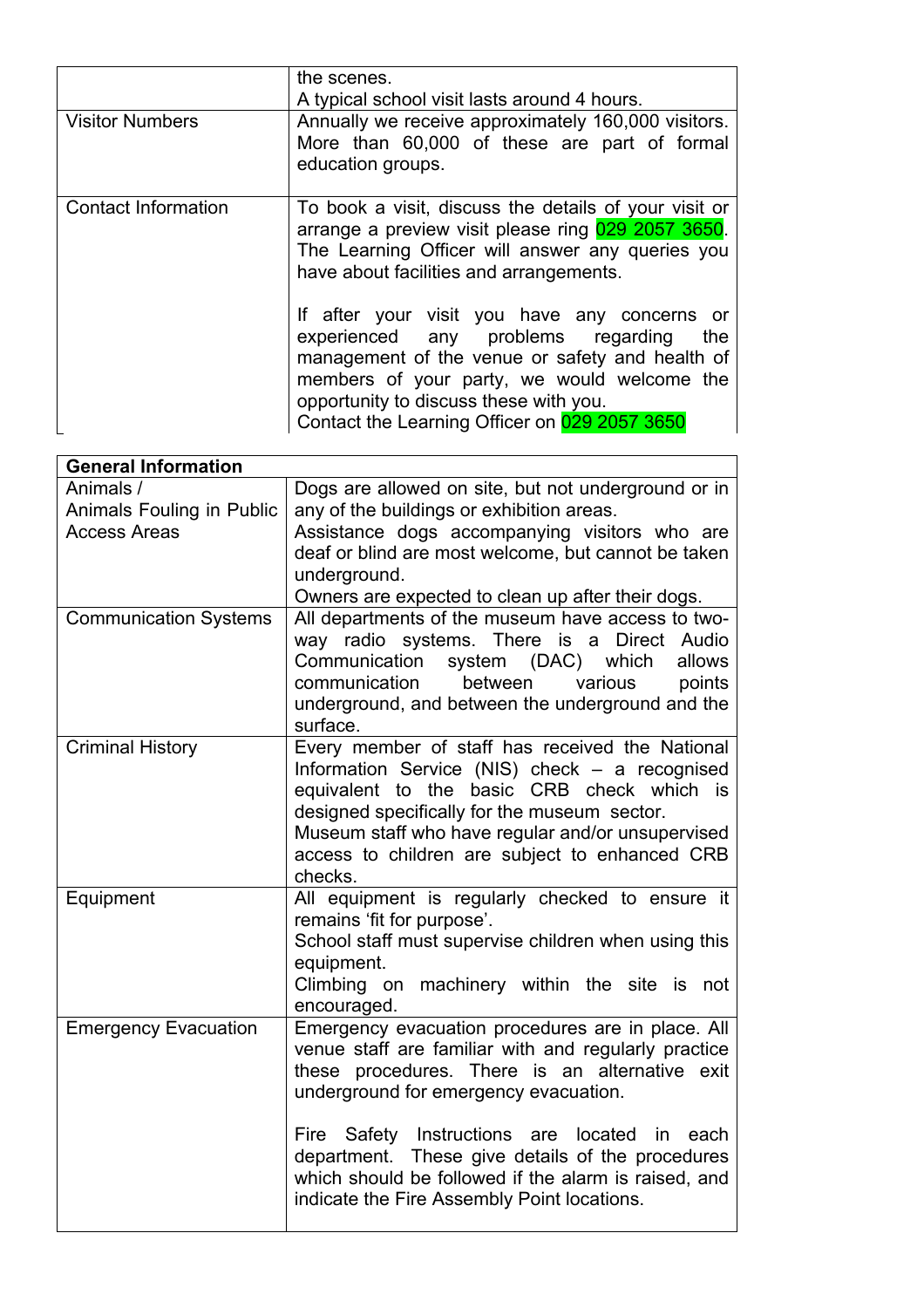|                                                             | In case of evacuation, an alarm will sound and you<br>should leave by the nearest safe exit. Museum staff<br>will direct you to an assembly point.                                                                                                                                                                                                                                               |
|-------------------------------------------------------------|--------------------------------------------------------------------------------------------------------------------------------------------------------------------------------------------------------------------------------------------------------------------------------------------------------------------------------------------------------------------------------------------------|
| <b>Facilities for Visitors with</b><br><b>Special Needs</b> | Big Pit tries to accommodate the requirements of<br>visitors with special needs. Please contact us in<br>advance to clarify what provision can be made for<br>visitors with special needs.                                                                                                                                                                                                       |
|                                                             | Schools and group leaders must ensure<br>that<br>suitable arrangements are in place in order that<br>appropriate supervision and assistance is available<br>to pupils with special needs.                                                                                                                                                                                                        |
|                                                             | Our Access Guide is available on our website<br>www.museumwales.ac.uk/en/bigpit/access/<br>or by 'phoning 029 2057 3650                                                                                                                                                                                                                                                                          |
|                                                             | <b>Physical Impairment</b><br>Most areas of the site are accessible to all visitors,<br>but due to the steep nature of some areas we<br>recommend that wheelchair users and those with<br>mobility problems are accompanied by an adult<br>helper. There are uneven and gravelled surfaces in<br>places. It is only possible for 4 visitors in<br>wheelchairs to be underground at any one time. |
|                                                             | <b>Visual Impairment</b><br>The Mining Galleries includes an AV presentation<br>with various light levels and colours. Museum staff<br>are happy to allow visitors the opportunity to handle<br>and touch a range of exhibits.                                                                                                                                                                   |
|                                                             | <b>Hearing Impairment</b><br>AV presentations can be seen throughout the<br>museum. Induction loops are installed in<br>the<br>exhibition areas.                                                                                                                                                                                                                                                 |
| <b>First Aid</b>                                            | If First Aid is needed, please contact a member of<br>Museum staff, who will then summon a trained first-<br>aider.                                                                                                                                                                                                                                                                              |
| Guided Tours /<br><b>Interpreter-led Activities</b>         | The underground tour is guided by an ex-miner.                                                                                                                                                                                                                                                                                                                                                   |
|                                                             | The Museum will have assessed the risks involved<br>in a particular activity and will verbally advise you of<br>these and the control measures adopted.                                                                                                                                                                                                                                          |
| <b>Height Restrictions</b>                                  | Children need to be at least 1 metre tall to take the<br>underground tour.                                                                                                                                                                                                                                                                                                                       |
| Public<br>Insurance<br>$\prime$<br>Liability                | The museum has commercial insurance in place for<br>public liability (copy attached at end of document).                                                                                                                                                                                                                                                                                         |
| Lost Children                                               | Please advise children separated from their group to<br>inform a Museum Assistant or member of Museum<br>staff if they are lost. The children will be kept in a<br>safe area until collected by their group.                                                                                                                                                                                     |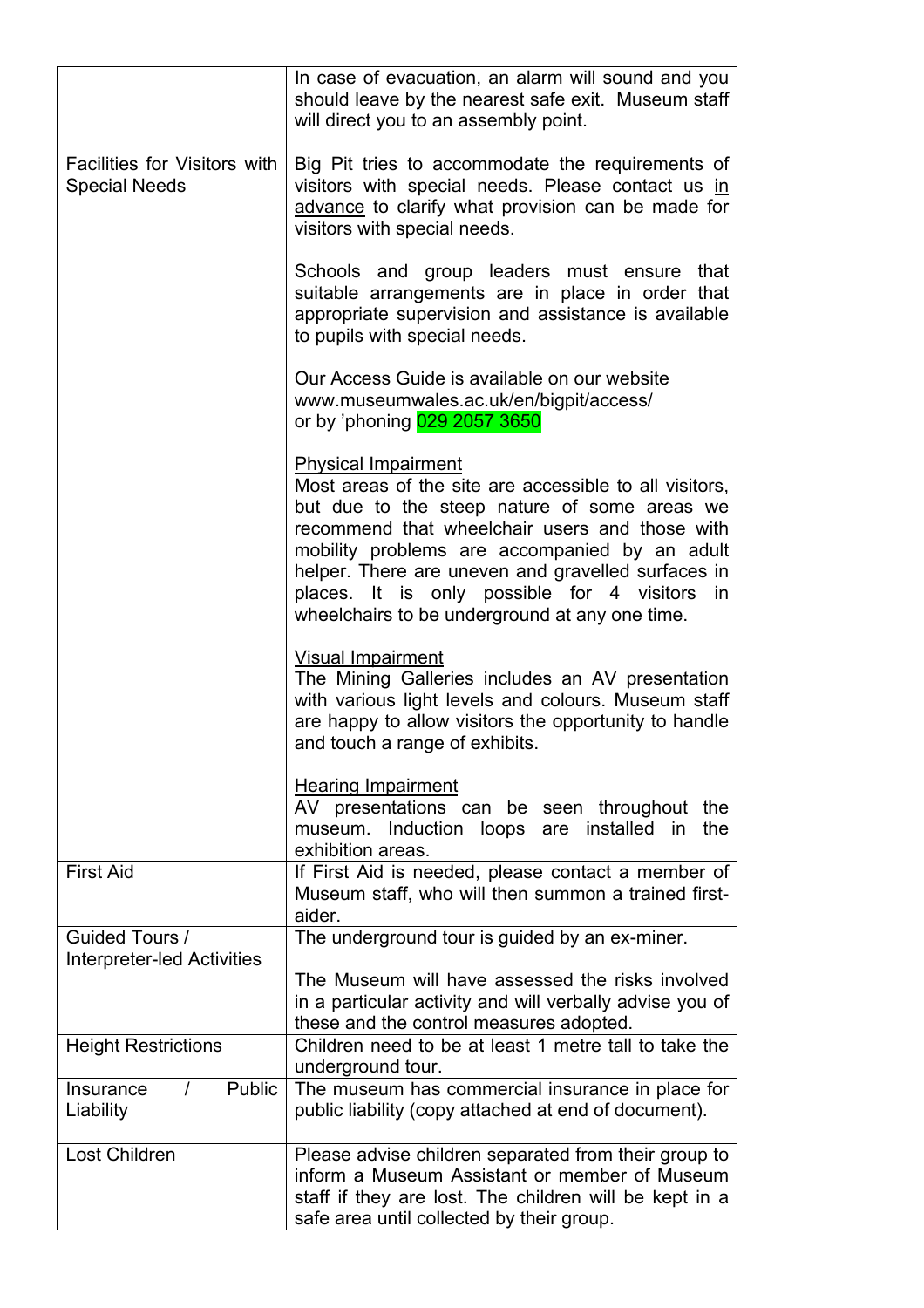|                                      | Should a group leader become aware that one of<br>their group is missing, they should inform a member<br>of Museum staff who will take appropriate action.                                                                                                                                                                                                       |
|--------------------------------------|------------------------------------------------------------------------------------------------------------------------------------------------------------------------------------------------------------------------------------------------------------------------------------------------------------------------------------------------------------------|
| Maximum Group Sizes /<br>Supervision | Please ensure that your pupils are supervised at all<br>times. We ask you to keep to the following ratio:                                                                                                                                                                                                                                                        |
|                                      | Key Stage 1: 1 Responsible adult: 6 children<br>Key Stage 2: 1 Responsible adult: 10 children<br>Key Stage 3+ : 1 Responsible adult: 17 children                                                                                                                                                                                                                 |
|                                      | The above are based upon the ratios suggested by<br>the DfES and necessary requirements for the<br>underground tour. Group leaders should assess the<br>risks and consider an appropriate safe supervision<br>level for their group.                                                                                                                             |
|                                      | There is a group limit of 100 persons allowed on site<br>at any time. Large groups like this will be asked to<br>split up and visit different areas of the museum at<br>different times. There is a limit of 17 persons per<br>guide for the underground tour. This will be<br>organised by the member of staff who collects the<br>group from the waiting room. |
| <b>Medical Needs</b>                 | School or party leaders should contact Booking<br>Office staff if any pupil is known to have any specific<br>need or serious medical condition. We will need to<br>consider and discuss emergency arrangements with<br>you.<br>Where it is safe to do so, we will aim to include fully<br>pupils with specific or serious medical conditions                     |
| Required Visitor Conduct             | within activities offered.<br>Visitors must not<br>-enter areas which are not open to the public<br>-behave in an unruly manner<br>-touch any working machinery<br>-climb on any machinery within the site<br>The Museum reserves the right to ask groups or                                                                                                     |
|                                      | individuals behaving in an offensive or unreasonable<br>manner to leave the site.                                                                                                                                                                                                                                                                                |
|                                      | All groups of students under the age of 16 must be<br>supervised at all times and remain the responsibility<br>of party leaders or supervising adults throughout<br>their visit.                                                                                                                                                                                 |
|                                      | Unsupervised groups may find that they are denied<br>entry.                                                                                                                                                                                                                                                                                                      |
| Schematic Map                        | A map is provided to group leaders on arrival. This<br>information on coach/car parking<br>gives<br>and<br>authorised pedestrian routes.                                                                                                                                                                                                                         |
|                                      | You will find a larger map in the site guidebook                                                                                                                                                                                                                                                                                                                 |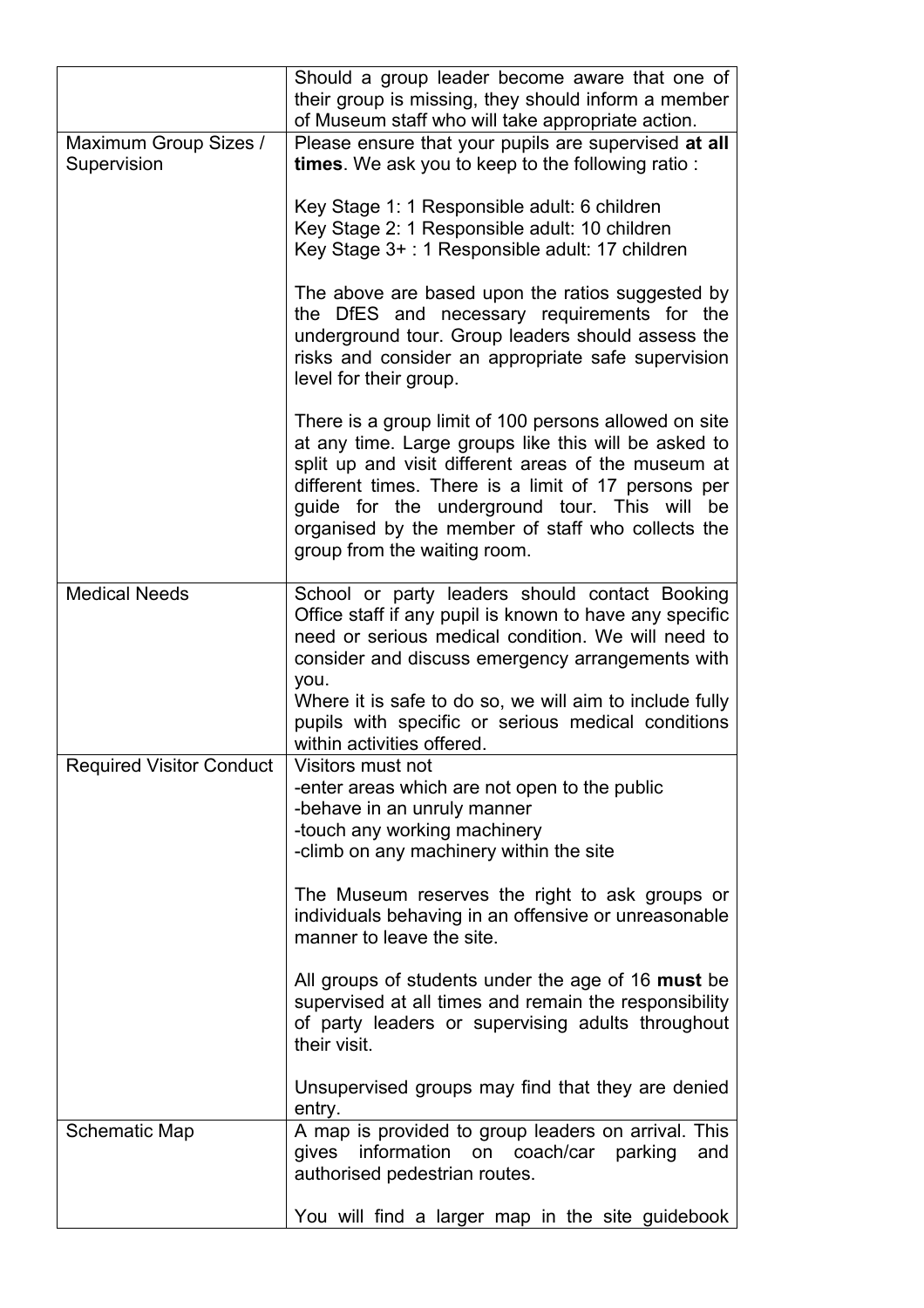|                                                         | which can be purchased at the main Reception.                                                                                                                                                                                                                      |
|---------------------------------------------------------|--------------------------------------------------------------------------------------------------------------------------------------------------------------------------------------------------------------------------------------------------------------------|
| Site Inspections of Venue<br>Facilities / Areas         | Museum staff conduct regular inspections of the<br>facilities, which are recorded.                                                                                                                                                                                 |
| <b>Site Staff Identification</b>                        | All museum staff wear identification badges and can<br>be approached if you have any worries or concerns.<br>They will be able to help you or direct you to the<br>appropriate place for help.                                                                     |
| <b>Vehicle Traffic</b>                                  | A Visitor Coach Park is available for use. It is<br>located adjacent to the drop-off point at the main<br>visitor entrance.                                                                                                                                        |
| Weather Protection<br>$\prime$<br>Sun Safety / Clothing | Big Pit is an outdoor industrial site, so protective<br>clothing is needed in case of bad weather. Sturdy<br>shoes are recommended for the underground tour.<br>Sun protection is advised during hot weather.                                                      |
| <b>Welfare Facilities</b>                               | <b>First Aid Room</b><br>There is a first aid room at the Pit Top area.<br><b>Toilets</b><br>Toilets (including disabled toilets) are located on all<br>3 levels of the Big Pit site.                                                                              |
|                                                         | Sandwich Room<br>There is a sandwich room which can accommodate<br>70 people. Please note that this room is used on a<br>first come, first served basis. Bins and refuse bags<br>are provided to enable groups to leave the room in a<br>clean and tidy condition. |

| <b>Areas of Higher Risk</b>     |                                                                        |
|---------------------------------|------------------------------------------------------------------------|
| <b>Buildings</b>                | <b>Blacksmith's Shop</b>                                               |
|                                 | Open fire in forge at times. Do not allow children to                  |
|                                 | pass beyond the barrier.                                               |
|                                 | <b>Conservation Workshop</b>                                           |
|                                 | Chemicals and paint substances being used at                           |
|                                 | times. Do not allow children to pass beyond the                        |
|                                 | barriers; take heed of advice of conservation staff.                   |
|                                 | <b>Mining Galleries</b>                                                |
|                                 | Dark areas, loud noises, and varying levels of light                   |
|                                 | in parts of the presentation.                                          |
|                                 | <b>Winding Engine House</b>                                            |
|                                 | Warn children not to distract the driver when the                      |
|                                 | engine is in motion. Children must not pass beyond                     |
|                                 | the barrier.                                                           |
| Machinery                       | Original machinery is on display in the Blacksmith's                   |
|                                 | yard, Conservation Workshop and near the Pithead                       |
|                                 | Baths building. Children should be warned to take                      |
|                                 | care near machinery.                                                   |
| Equipment<br>Safety<br>$\prime$ | The self-rescuers carried during the underground                       |
| Clothing                        | tour contain hopcalite. This is harmful if ingested or                 |
|                                 | inhaled without control. Children should not attempt                   |
|                                 | to open these without being instructed to do so by<br>the Miner Guide. |
|                                 |                                                                        |
|                                 | The <b>batteries</b> carried during the underground tour               |
|                                 |                                                                        |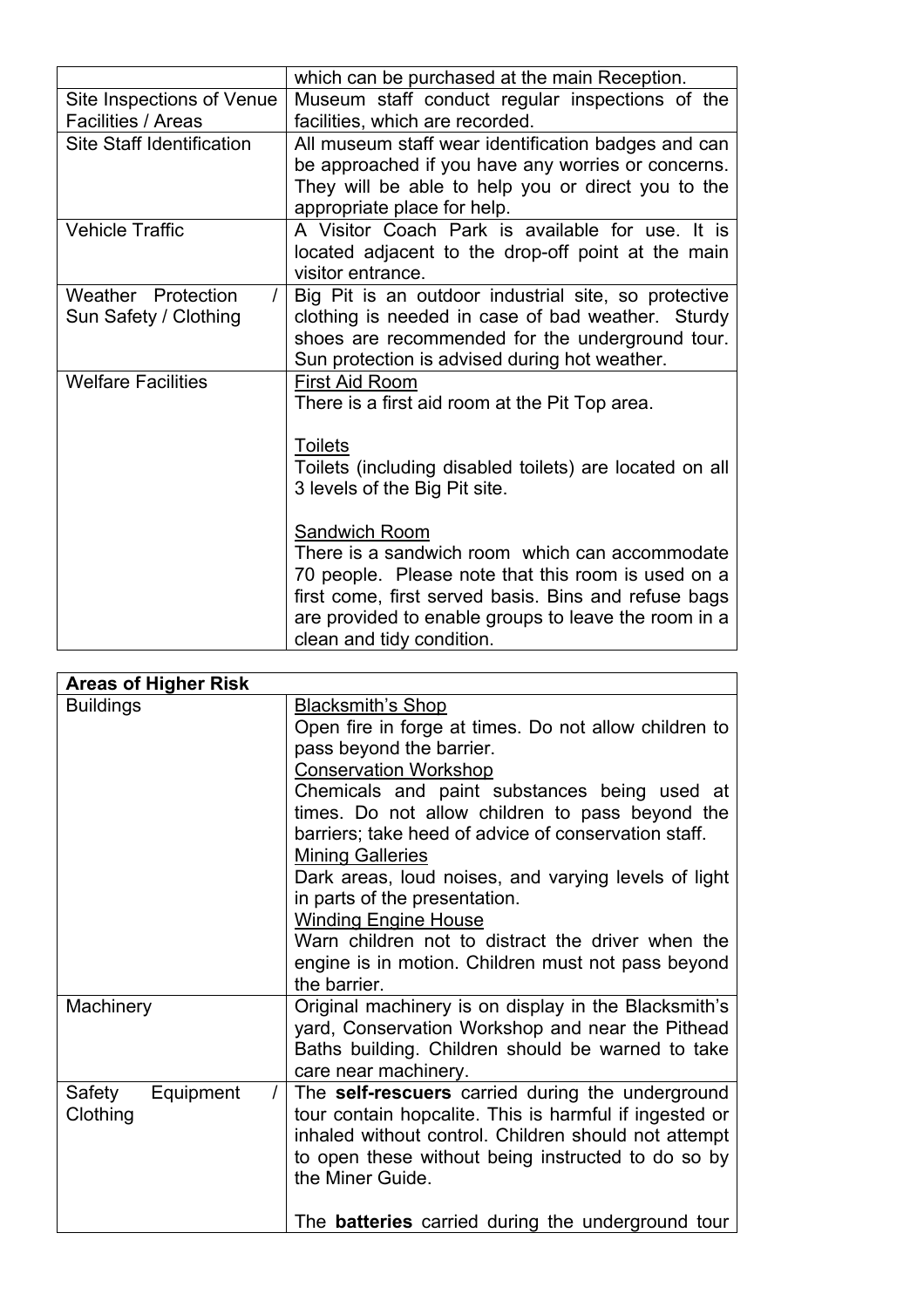|                               | may leak if damaged. In this event, the Guide should<br>be informed and skin and clothing should be washed<br>immediately.                                                                                                                                                                                                                                                                                                                                                        |
|-------------------------------|-----------------------------------------------------------------------------------------------------------------------------------------------------------------------------------------------------------------------------------------------------------------------------------------------------------------------------------------------------------------------------------------------------------------------------------------------------------------------------------|
| <b>Underground Activities</b> | Children should remain with the group at all times<br>underground.                                                                                                                                                                                                                                                                                                                                                                                                                |
|                               | All visitors will be provided with hard hats for the<br>underground visit.                                                                                                                                                                                                                                                                                                                                                                                                        |
|                               | Big Pit is subject to the Coal Mines Act safety<br>legislation.                                                                                                                                                                                                                                                                                                                                                                                                                   |
|                               | It is against the law to take smoking materials or<br>incendiary substances underground. These include<br>cigarettes, tobacco, matches and lighters, mobile<br>phones, battery-operated watches and key fobs,<br>calculators, radios, personal cassette players and all<br>photographic equipment. This 'contraband' will be<br>collected by the Museum guides before the<br>underground tour begins and will be kept securely<br>locked away on the surface until the tour ends. |
| Slate chippings / Gravel      | These cover the ground in some areas. Children<br>should be warned not to throw or play with these.                                                                                                                                                                                                                                                                                                                                                                               |
| Steep banking                 | There is a steep bank outside the Canteen at the<br>Pithead Baths. It is not a part of the main visitor<br>route. Children should be warned not to walk, run or<br>roll down this slope.                                                                                                                                                                                                                                                                                          |
| Security                      | Please note that in the interest of security, large<br>bags and rucksacks cannot be taken underground.<br>Any bags brought onto site may be subject to a<br>search by museum staff.                                                                                                                                                                                                                                                                                               |

|                               | <b>Other Relevant Information</b> (including details of where any of the above |
|-------------------------------|--------------------------------------------------------------------------------|
| specifications cannot be met) |                                                                                |
| Please Note Potential         |                                                                                |
| <b>Hazards and Control</b>    |                                                                                |
| <b>Measures</b>               |                                                                                |
|                               |                                                                                |
| Review                        | This document and related safety information is<br>updated regularly.          |

# **April 2011**

#### **CHILD PROTECTION AT AMGUEDDFA CYMRU - NATIONAL MUSEUM WALES SITES**

#### **Our Child Protection Policy appears in full on the Web under About Us/Strategy and Policy. Please read the extracts below before your visit.**

#### **Leaders/Teachers Responsibilities while visiting the Museum**

Amgueddfa Cymru – National Museum Wales wishes to ensure that children are protected from harm while at the Museum. In addition to the Museum's responsibilities, we ask that leaders/teachers of groups exercise their own responsibilities.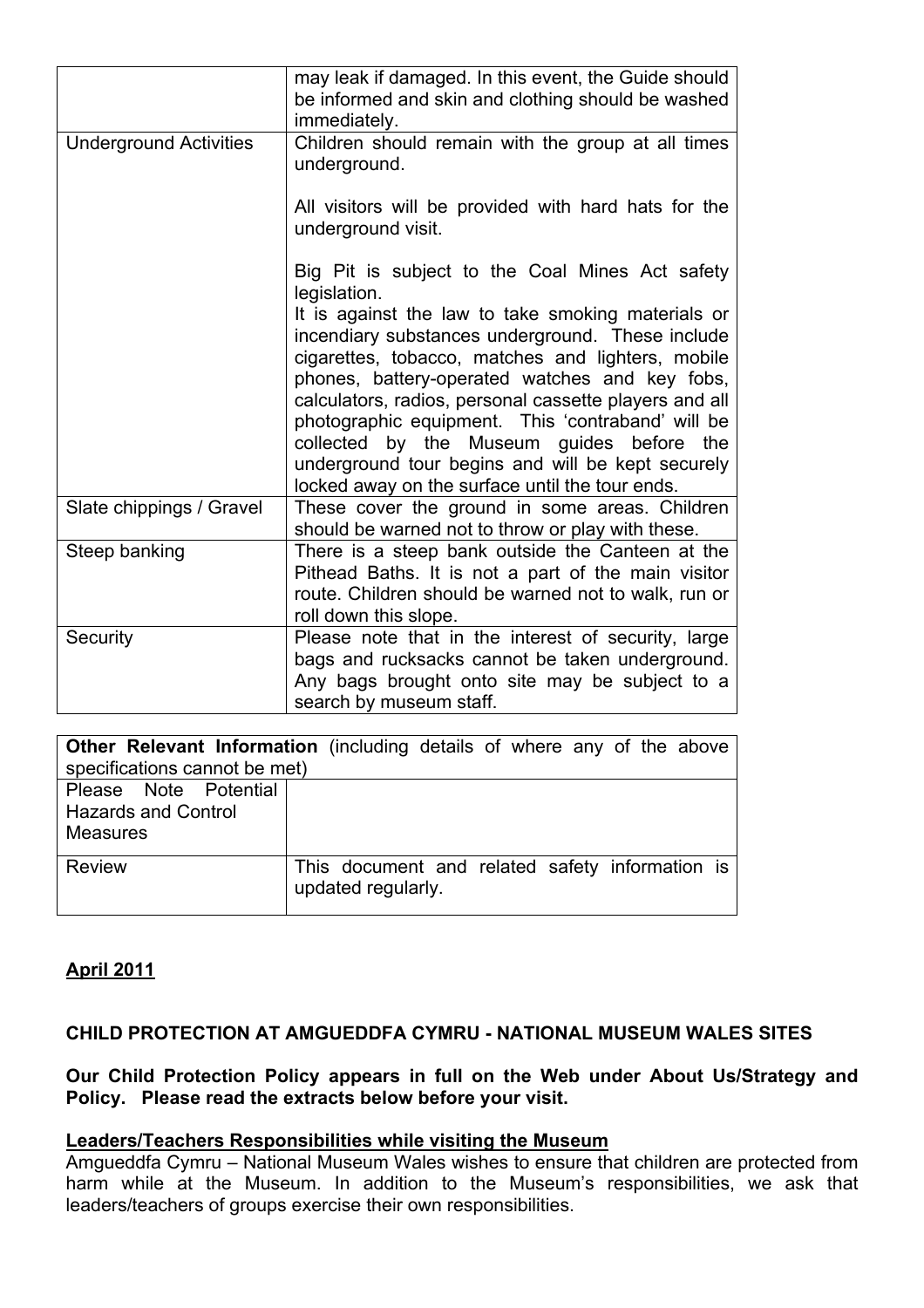In particular, all leaders/teachers shall:

- Ensure they supervise the children/young people at all times
- In the case of an accident, contact a member of museum staff who will follow the Staff Emergency Procedures
- In the case of a lost child, contact a member of Museum staff who will follow Museum procedures
- Not have in their possession or consume alcoholic beverages or use illegal drugs or smoke on the museum premises
- Not verbally or physically abuse a child/young person
- Ensure adequate insurance cover for the group and leader
- Inform the group of how to behave while at Amgueddfa Cymru National Museum Wales sites.
- Observe Amgueddfa Cymru National Museum Wales Fire Precaution procedures

**We wish to remind all leaders/teachers that the primary responsibility for the welfare of the children in their care rests with them at all times.**

**We will communicate concerns to the leader/teacher-in-charge, (unless this person is the source of concern) and reserve the right to follow this up with the school/organisation. Concerns about the conduct of the leader/teacher will be reported directly to the school/organisation and possibly the police.**

#### **Group conduct while in the Museum**

The Museum wishes all visitors to have an enjoyable visit. We therefore expect all visitors to display courtesy and respect for others and for Museum property at all times.

Group leaders/teachers should therefore not allow members of their group to:

- Use threatening, abusive or violent behaviour
- Bully (verbally or physically)
- Make any sexist, racist or other offensive remarks toward any other person or group
- Vandalise Museum property or displays
- Leave litter on the Museum premises<br>• Feed touch scare or hurt any animal
- Feed, touch, scare or hurt any animals present<br>• Foter areas of the Museum that are cordoned of
- Enter areas of the Museum that are cordoned off
- Use bad language
- Smoke<br>• Consun
- Consume alcohol outside designated areas (e.g. restaurant and picnic areas) or use illegal drugs
- Eat or drink apart from in cafes, restaurant and places set aside for school parties to eat their own refreshments
- Use mobile phones in the galleries

#### **In the event that any of the above are not followed the Museum reserves the right to refuse admission and/or ask the group to leave.**